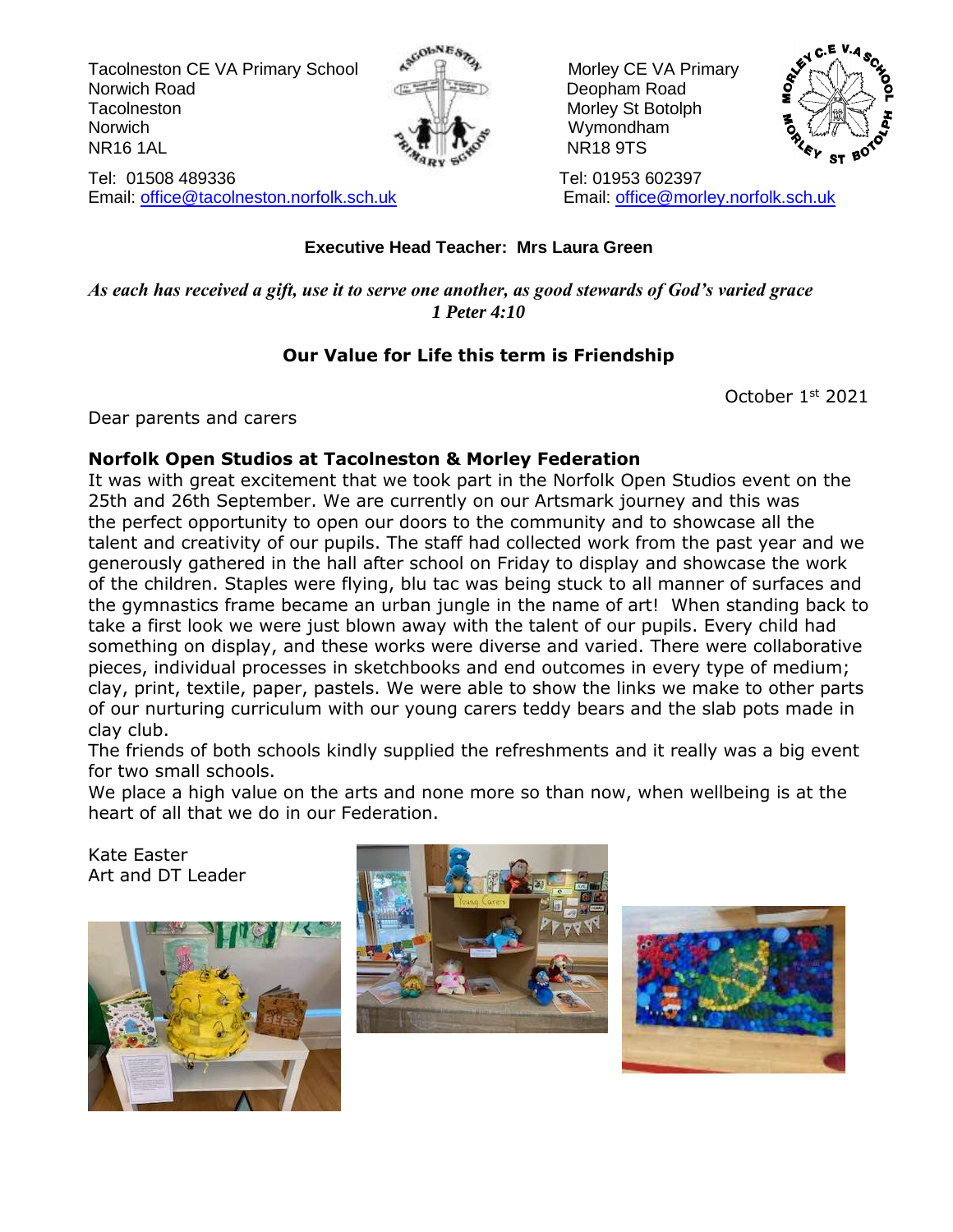#### **Phonics Evening**

We are holding a phonics evening for parents who would like some support with helping their child with Phonics and reading. This is not just for Pine class parents but anyone who is interested.

It will be held in the school hall on Tuesday 12th October at 6pm.

#### **Harvest Festival**

We shall be holding our Harvest Festival service in the school hall on Wednesday October 6<sup>th</sup>. It will be a children only service this year and, as in previous years, will be collecting non-perishable food items which will be delivered to the Norwich Foodbank. The following items have been suggested by the Foodbank:

*Long Life Milk Powdered Milk Long Life Fruit Juice Pasta Sauces - Especially Tomato-based (I.e. Not Curry Sauces) Sponge Pudding (Tinned / Long Life) Tinned Custard Tomatoes (Tinned) Tinned Veg - Especially Carrots, Sweetcorn And Green Beans Including Ring Pull Please Tinned Potatoes Teabags (40s And 80s) Instant Mash Potato Snack Bars (E.g. Breakfast Biscuits) Tinned Meat E.g. Ham, Chicken In Sauce, Corned Beef Tinned Fruit Tinned Fish Biscuits Jam Peanut Butter*

Please can your child bring in their food donation by Wednesday morning please. Thank you in advance for supporting this important lifeline for so many people.

#### **Sugar Appeal**

Many of you will know that each year, at this time, we ask each family to donate a bag of sugar for a local charity that supports the homeless. In previous years you have been very generous to this worthwhile charity so we would like you to support it again this Christmas by sending a bag (or 2!) of sugar to the school office. So next time you are at the supermarket buying baking ingredients for those mince pies you are sure to be producing soon, slip an extra bag of sugar in your trolley and give it to your child to bring in to school.

- Every year Norfolk and Suffolk school children donate sugar to help homeless and needy people throughout the county at Christmas. (The total last year was an amazing 6 tonnes!).
- Sugar for Shelters is a part of the Buckingham Emergency Food Appeal (BEFA). This NORFOLK farm based Christmas Food Charity, founded by Norfolk farmer Mike Buckingham in 1985, provides the food for more than 5000 Christmas dinners.
- Schools help Sugar for Shelters by collecting bags of sugar for the homeless, needy and vulnerable in local shelters.
- Huge amounts of sugar are needed and make a REAL difference in Shelters and Food Kitchens throughout Norfolk and Suffolk in the cold days of winter and particularly over Christmas.
- Collecting sugar is simple and affordable and helps children focus on the spirit of giving at Christmas.
- British Sugar will match the schools' donations of every kilo of their brand of sugar (Silver Spoon) up to 2000kg!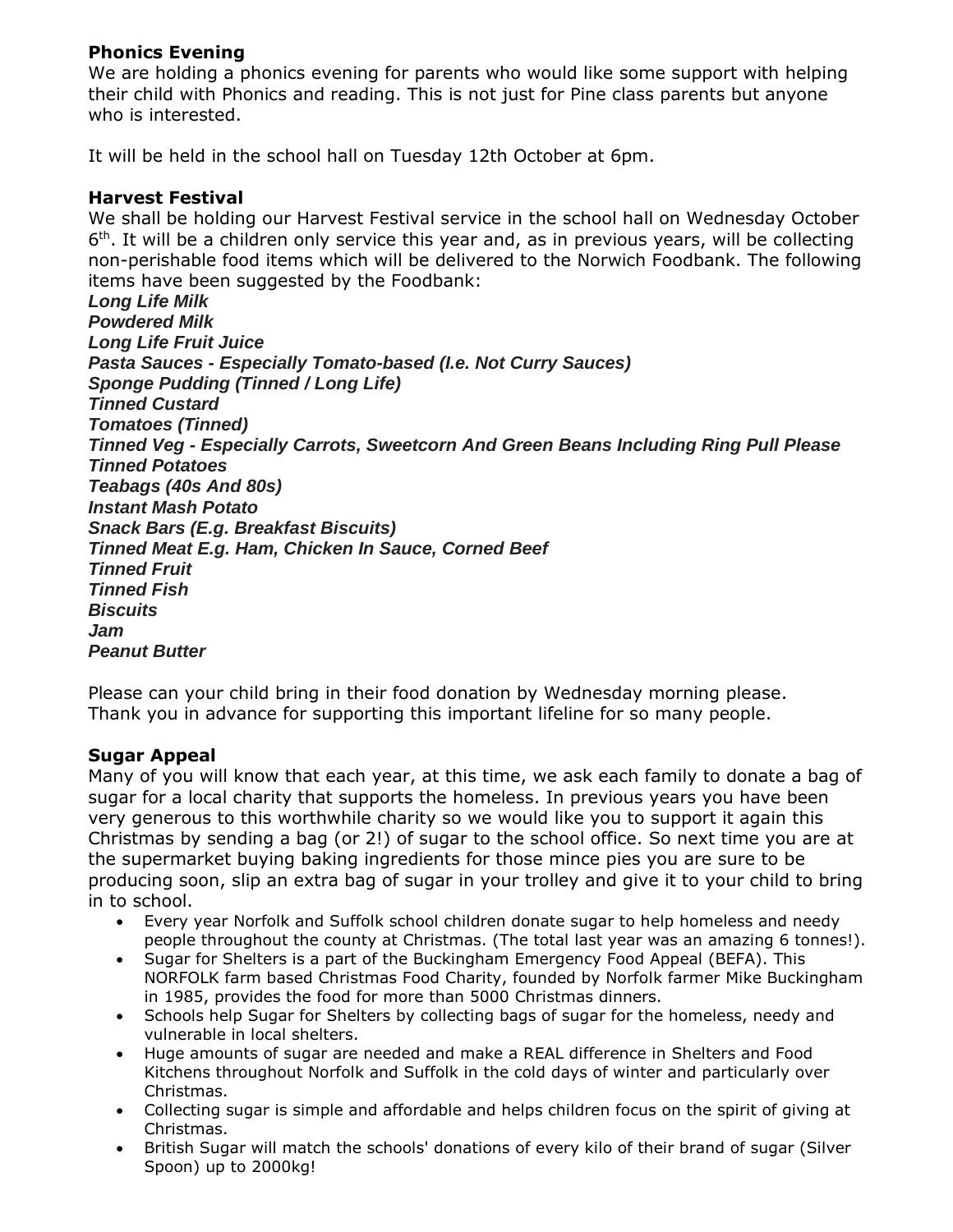Many thanks for your support. BEFA greatly appreciate your donations each year and in fact Morley School ranks as one of the highest donating schools in the region – so well done and keep it up!

#### **100 Club – School fundraiser – it could be you . . . . . .**

For just £5.00 per number for the whole school year you are in for a great chance of winning cash prizes every term. If we can sell all 100 numbers we will have £60 every term to give away as well as raising money for the school. **Prizes of £30, £20 & £10.** Anyone who had a number last year will automatically keep their number(s) for this year and payment should be made on the SchoolMoney portal.



If you would like to buy a number (or two!) please contact the school office to find out which numbers are available to purchase.

#### **Morley School Reading Challenge 2021/2022**

We are running another Reading Challenge during this school year and hope that lots of the children will enjoy taking part. All the details can be found on the attachment to this newsletter.

#### **Book sale**

Martha and her mum braved the chilly wind for the second preloved book sale yesterday. Thank you to those parents who bought some books. There will be another sale next Thursday, hopefully the weather will allow them to set up their table in the usual place by the bus bay gate but if it's raining, you will find them in the School Hall foyer.

#### **Request from Pine Class**

If anyone has any dolls or dolls clothes that are looking for a new home, Pine would love to hear from you! Please speak to Mrs Easter or Mrs Ketley.

#### **School Uniforn reminder.**

I have noticed a couple of our older children wearing black trainers in school. Our uniform policy clearly states that children should wear regular, leather -type shoes in school. Please ensure your child complies and has the correct footwear.

#### **Family Learning Programme**

The family Learning Team at Norfolk County Council have developed a number of resources for families with young children to use this October. I have attacher the programme with this newsletter for any families who may be interested.

#### **National Online Safety Campaign**

The National Online Safety campaign believe in empowering parents, carers and trusted adults with the information they need to hold informed and age-appropriate conversations about online safety with their child, should they feel it is needed. Every Wednesday they produce a guide to focus on specific platforms/risks which they believe trusted adults should be aware of. Find the link to their website here <https://nationalonlinesafety.com/guides>

An example of one of their guides is attached to this newsletter. A different example will be included with the next few newsletters.

#### **Fun App available from Norfolk County Council**

Norfolk County Council have a fun '*50 Things to do before you're five'* App Click on the link for further information: <https://norfolk.50thingstodo.org/app/os#!/welcome>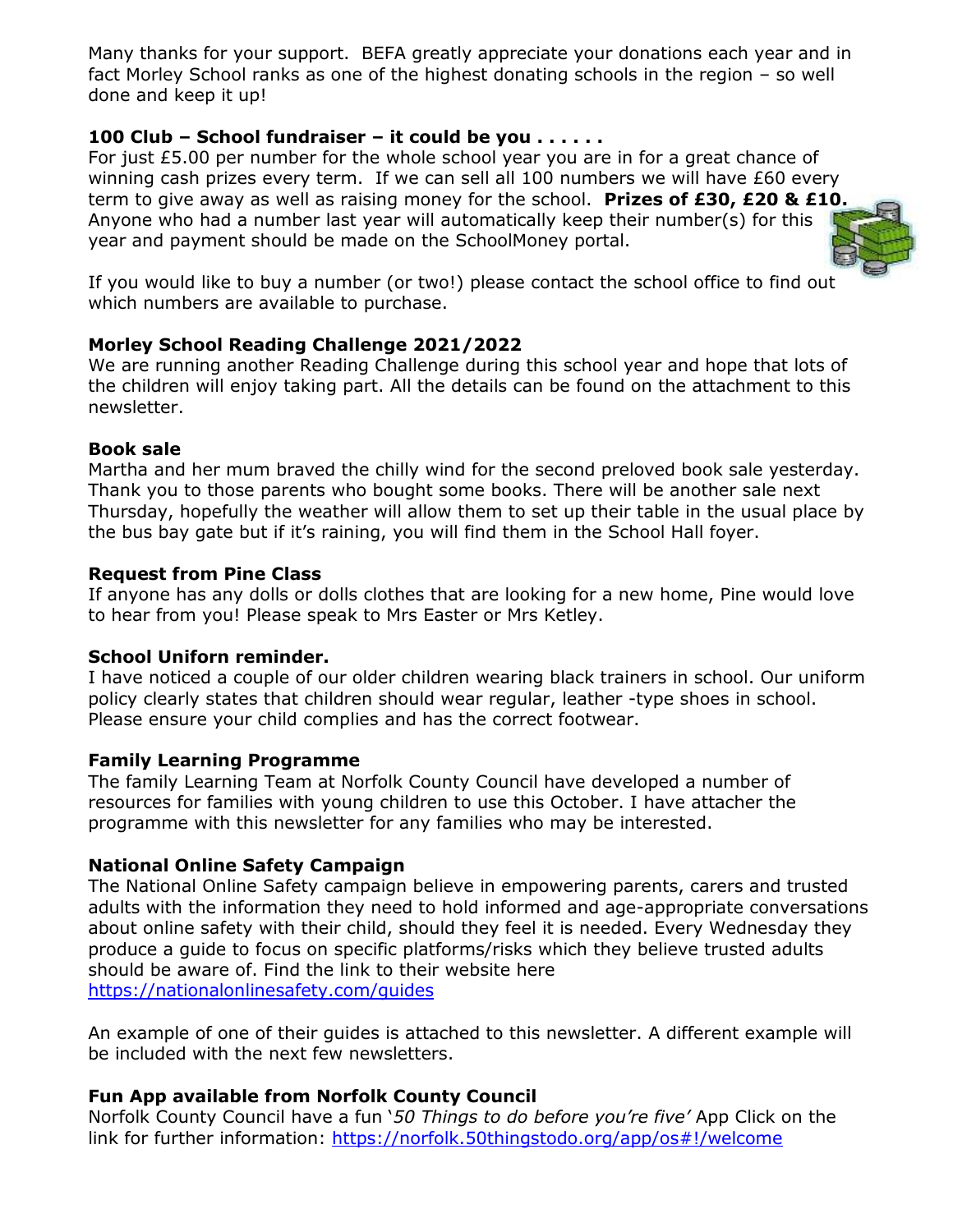### **Celebrations**

**Willow Class** Amelia Ebbany Emilia Yasemin



| Value               | Pine   | Oak     | Sycamore | Rowan | Willow     |
|---------------------|--------|---------|----------|-------|------------|
| <b>Achievements</b> |        |         |          |       |            |
| Reading             |        |         |          |       |            |
| Challenge           |        |         |          |       |            |
| Going for Gold      |        | Liam    |          |       | Sienna-Mai |
| Award               |        | (Gold)  |          |       | (Bronze)   |
| <b>Merit Badge</b>  | Imogen |         |          |       |            |
| <b>Bronze</b>       |        |         |          |       |            |
| Silver              |        |         |          |       |            |
| Gold                |        |         |          |       |            |
| Platinum            |        |         |          |       |            |
| <b>EFFORT</b>       |        |         |          | Lilly |            |
| <b>HELPFULNESS</b>  |        |         |          |       |            |
| <b>COURAGE</b>      | Ella   |         |          |       |            |
| <b>SERVICE</b>      |        |         | Layla    |       |            |
| SELF RESPECT        |        |         |          |       |            |
| <b>FORGIVENESS</b>  |        |         |          |       |            |
| <b>GENEROSITY</b>   |        |         |          |       |            |
| <b>FRIENDSHIP</b>   |        |         |          |       |            |
| <b>RESPECT</b>      |        |         |          |       |            |
| <b>KOINONIA</b>     |        | Frankie |          |       |            |
| LOVE &              |        |         |          |       |            |
| <b>COMPASSION</b>   |        |         |          |       |            |
| <b>PERSEVERANCE</b> |        |         |          |       | Betsi      |
| <b>HUMILITY</b>     |        |         |          |       |            |
| <b>KINDNESS</b>     |        |         |          |       |            |
| <b>CREATIVITY</b>   |        |         |          |       |            |

#### **Out of school achievements:**

Congratulations to Lilly in Rowan who has moved up a stage in swimming. Well done Lilly!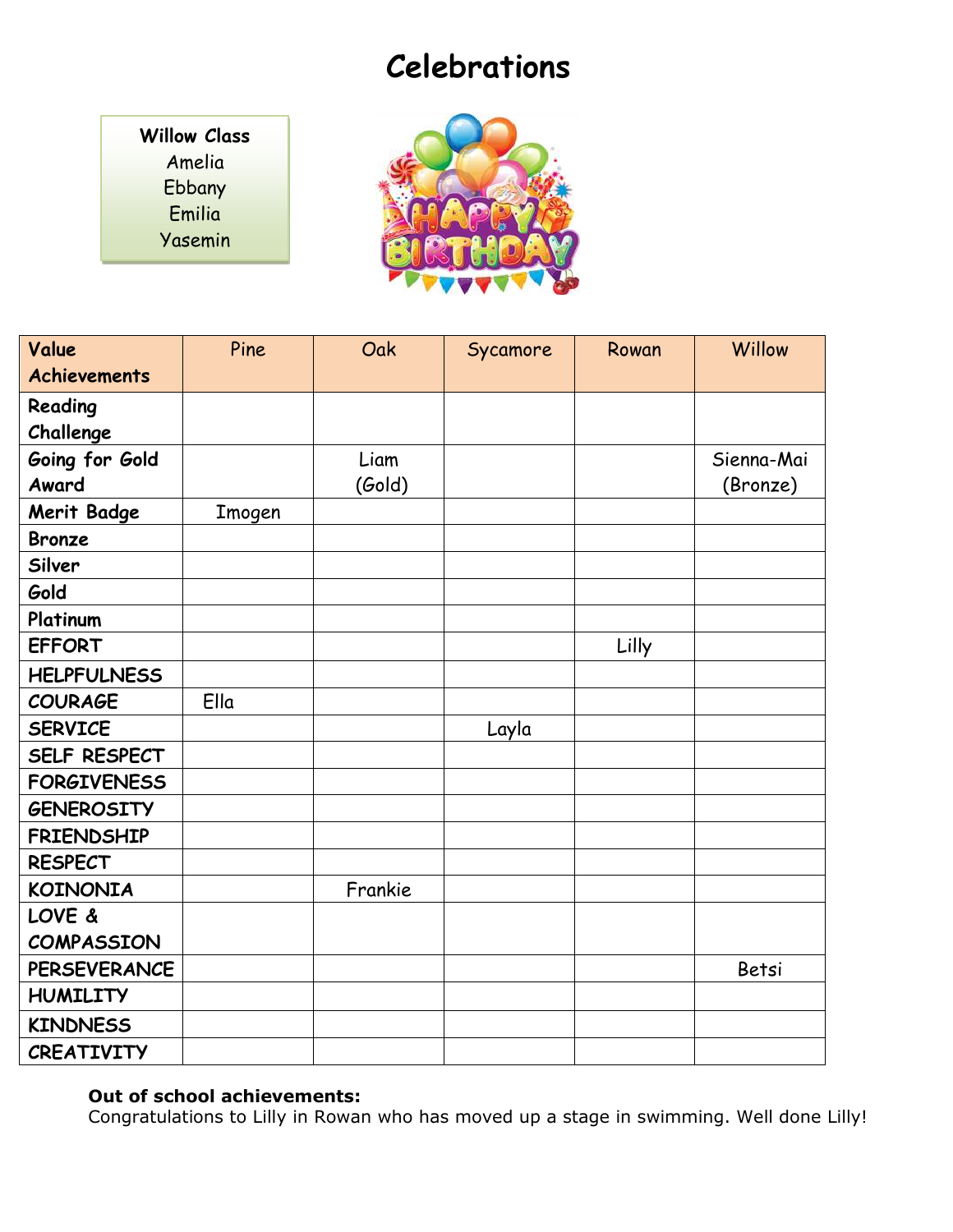### **House points**

| $\sim$<br><b>COLLEGE</b><br>нс<br><b>KIIIK.</b> | <b>Example 1</b><br>÷<br>-- | vahu mah |
|-------------------------------------------------|-----------------------------|----------|
| $\sim$<br>$  -$                                 | $\sqrt{04}$                 |          |

And finally…

*As each has received a gift, use it to serve one another, as good stewards of God's varied grace* Amen

Laura Green

Executive Headteacher

### **Scroll down for diary dates**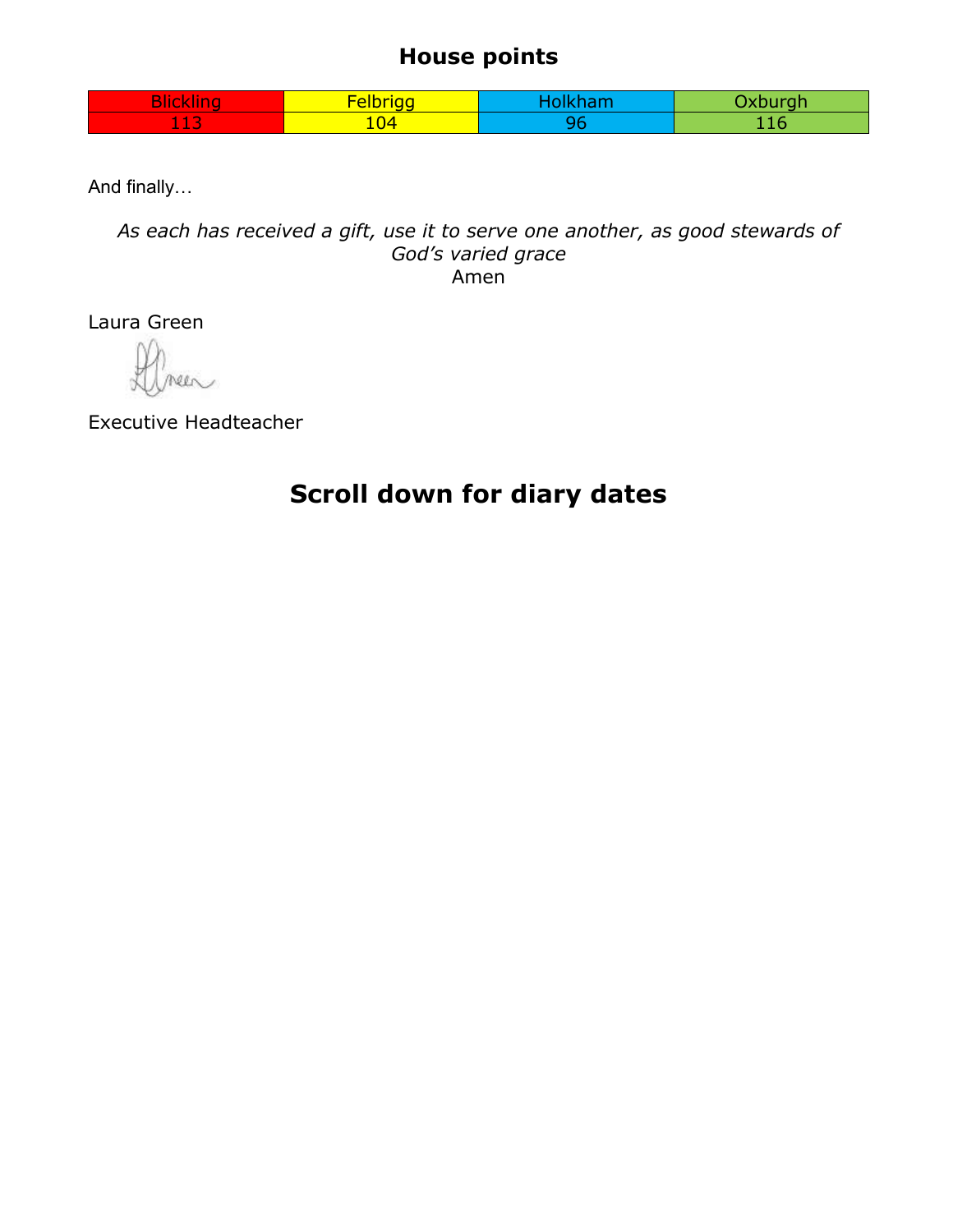## **Diary Dates**

### **Autumn Term**

# *Termly Value*

F R I E N D S H I P

06/10/21 – Harvest Festival 10.15am (Service in the School Hall – children only) 12/10/21 – Phonics Evening 6pm School Hall (all welcome) 13/10/21 – Astronomy Roadshow for Pine & Oak Class 18/10/21 – Parent consultation week 20/10/21 – Sycamore Class to West Stow 22/10/21 – INSET Day (School closed to pupils) 25/10/21 – 29/10/21 – HALF TERM

11/11/21 – Remembrance Day

October

- $15/11/21$  Anti-Bullying week
- 15/11/21 School Photographer (Individual and sibling group)
- 15/11/21 Flu Nasal Immunisation team in school (pm)
- 18/11/21 Willow Class Assembly



- 03/12/21 Vision & Sight screening for Year R
- 03/12/21 Measurement screening for Year 6
- 03/12/21 Christingle Service 2pm School Hall (children only)

17/12/21 – Termly Progress reports sent out

17/12/21 – End of Autumn Term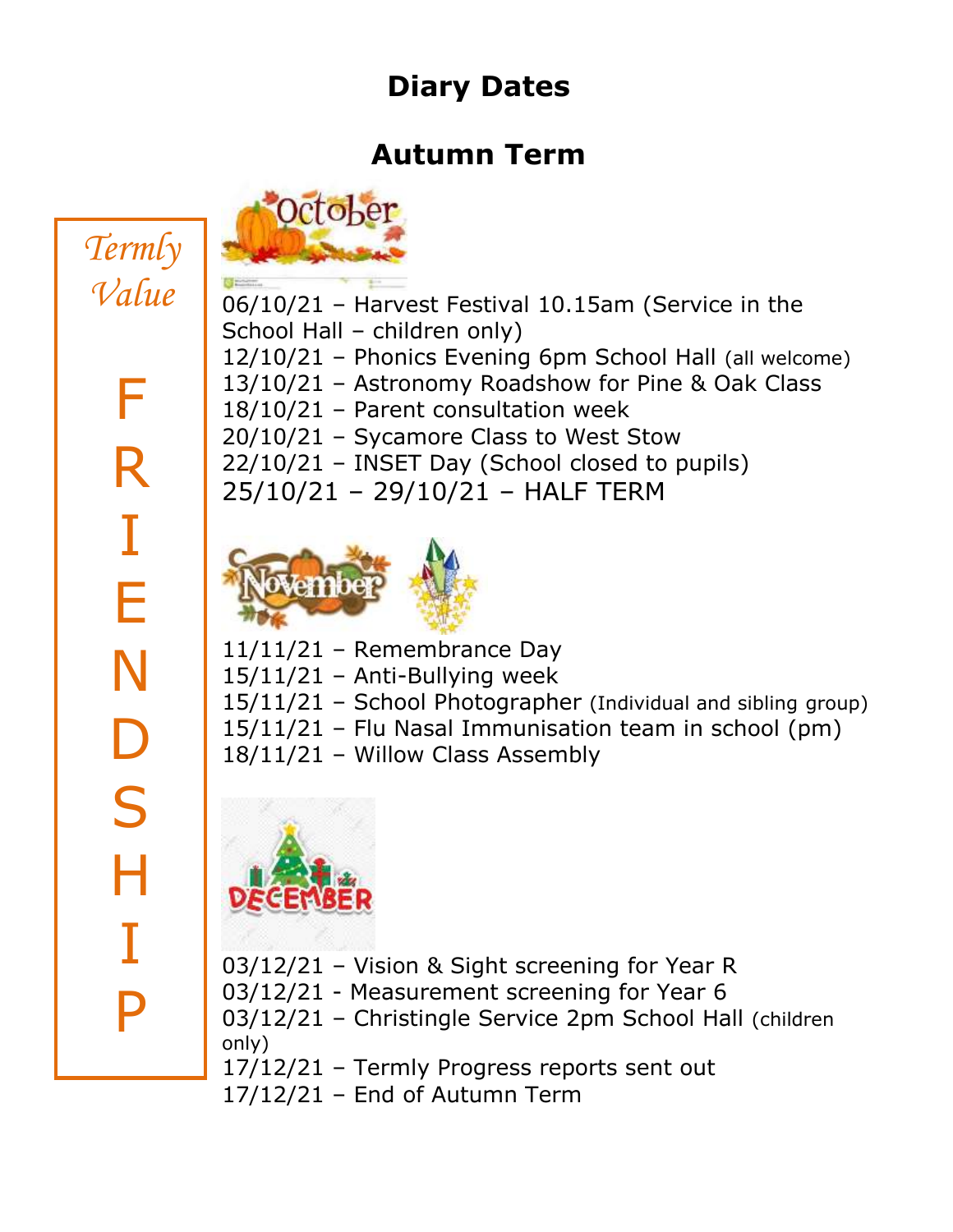### **Spring Term**



*Termly Value* F O R G I V E N E S S

**January** 05/01/22 – Children return to school 28/01/22 – Oak Class Reading Café - 9am



10/02/22 – Sycamore Class Reading Café – 9am 14/02/22 – 18/02/22 HALF TERM 23/02/22 – Rowan Class Reading Café – 9am



02/03/22 – Willow Class Reading Café – 9am



01/04/22 – Termly Progress Reports sent out 01/04/22 – End of Spring Term